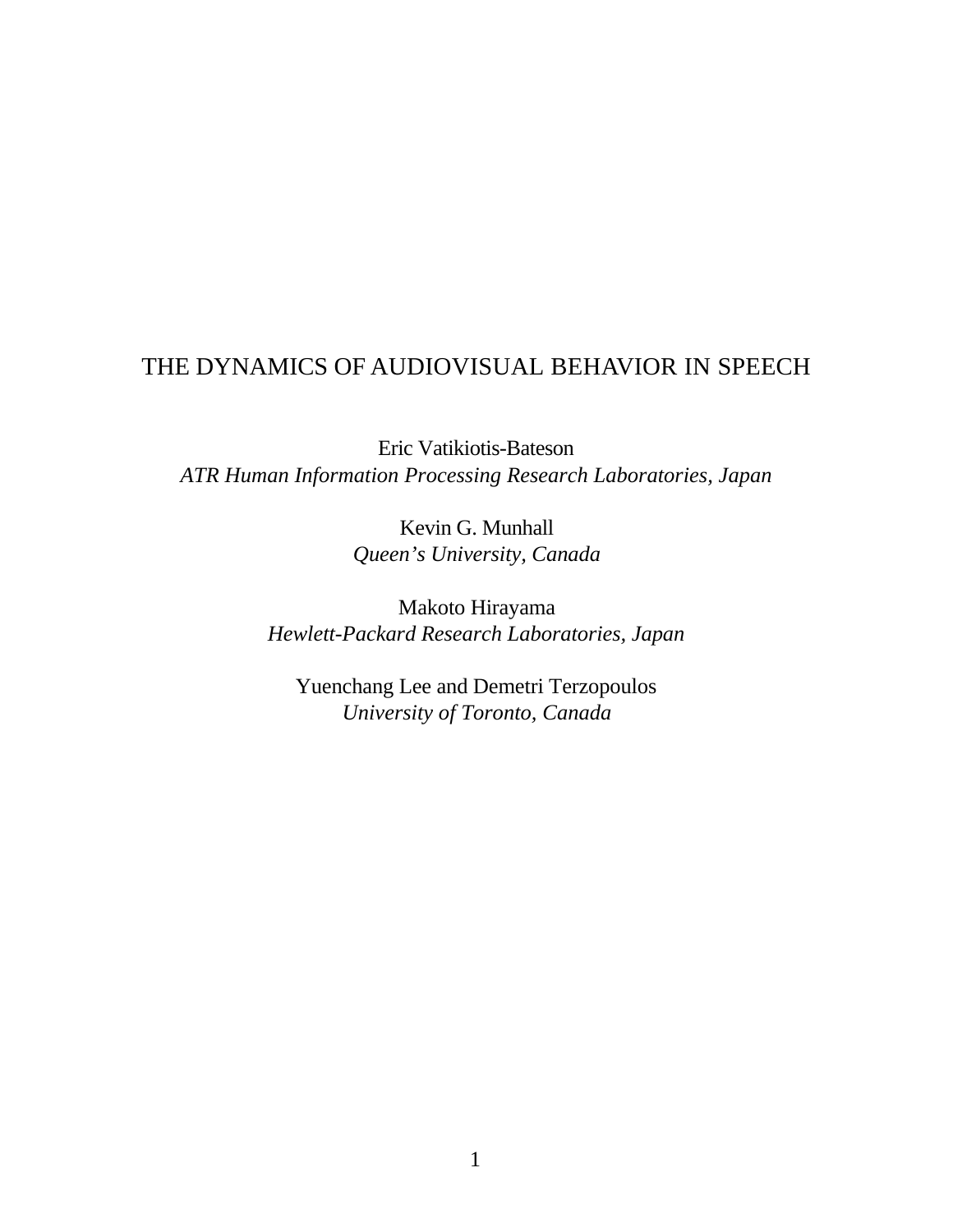#### **Abstract**

While it is well-known that faces provide linguistically relevant information during communication, most efforts to identify the visual correlates of the acoustic signal have focused on the shape, position and luminance of the oral aperture. In this work, we extend the analysis to full facial motion under the assumption that the process of producing speech acoustics generates linguistically salient visual information, which is distributed over large portions of the face. Support for this is drawn from our recent studies of the eye movements of perceivers during a variety of audiovisual speech perception tasks. These studies suggest that perceivers detect visual information at low spatial frequencies and that such information may not be restricted to the region of the oral aperture. Since the biomechanical linkage between the facial and vocal tract systems is one of close proximity and shared physiology, we propose that physiological models of speech and facial motion be integrated into one audiovisual model of speech production. In addition to providing a coherent account of audiovisual motor control, the proposed model could become a useful experimental tool, providing synthetic audiovisual stimuli with realistic control parameters.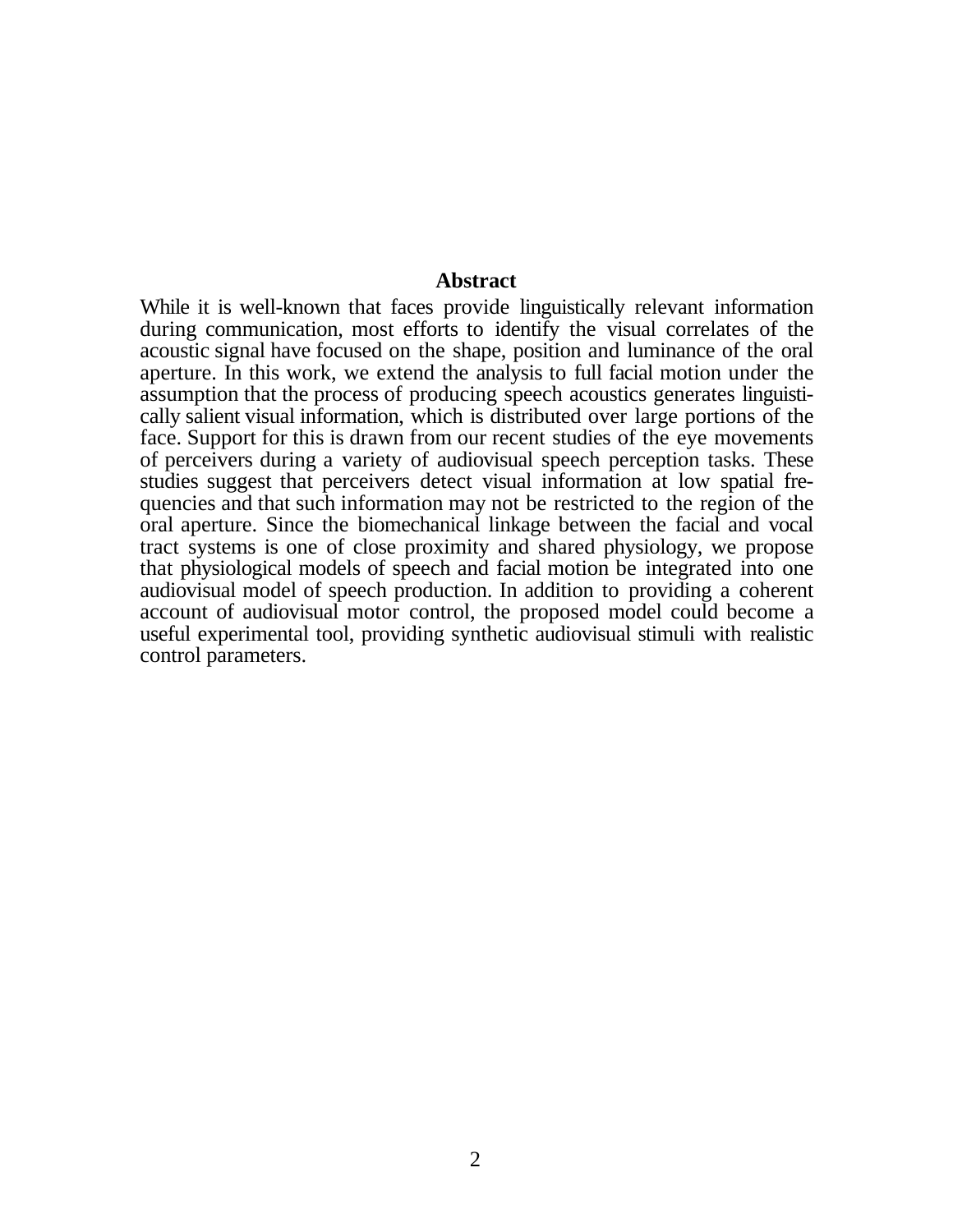### **1. Introduction**

The main theme of this work is that much of the linguistically salient auditory and visual information available to perceivers is integrated because the motor planning and execution associated with producing speech acoustics necessarily generates visual information as a bi-product. This proposal is based on three 'observations'. The first is the generally accepted notion that faces, either holistically or by parts such as the lips, provide linguistically useful information through time. The second is that the motions of the lips and jaw required to produce acoustic categories necessarily deform the face. The oral cavity of the vocal tract is bounded by facial tissue and some changes in vocal tract configuration produce concomitant changes on the facial surface. The lowering of the jaw, for example, distends the face and produces a series of active and passive changes in the facial muscles (Honda, Kurita, Kakita, et al., 1995; Hirayama, Vatikiotis-Bateson, Gracco, et al., 1994). The third observation derives from our studies of the eye motion of listeners during audiovisual perception tasks (Vatikiotis-Bateson, Eigsti, & Yano, 1994; Eigsti, Munhall, Yano, et al., 1995). During audiovisual presentations of a speaker producing monologues, subjects foveated primarily on the stimulus speaker's eyes or mouth. Increasing the level of acoustic masking noise, consistently increased the proportion of time subjects fixated on the mouth, but never more than 55 percent. Furthermore, this proportion was unaffected by changing the visual angles subtended by the stimulus speaker's mouth and eyes. Even at more that 10 degrees of arc, eye movement patterning and intelligibility scores were unchanged. These results suggest that perceivers are able to extract linguistically relevant visual information at low spatial frequencies, relying instead on the greater sensitivity of the visual periphery to motion detection. That is, perceivers may be attending to more on the face than the fine-grained details of lip aperture.

In this paper, we characterize a rudimentary control mechanism for audiovisual speech production which combines two independently developed computational models of speech and facial motion into the scheme shown in Figure 1. The two models are compatible because their functional output is based explicitly on the physiology and anatomy of each system. Although the methods for estimation are currently quite different (see below), both models manipulate dynamic parameters, such as mass and stiffness, and compute the muscle forces needed to achieve the appropriate time-varying configurations.

Our basic hypothesis is implicit in the model scheme of Figure 1; namely, that realizing linguistic intentions audiovisually is largely a unitary process, in which much of the linguistically relevant visual information is obtained "for free" as a consequence of the time-varying changes in vocal tract configuration required to shape the speech acoustics. Audiovisual events are spatiotemporally coherent, as is the audiovisual information they impart. In accentual languages such as English, for example, facial deformations are larger for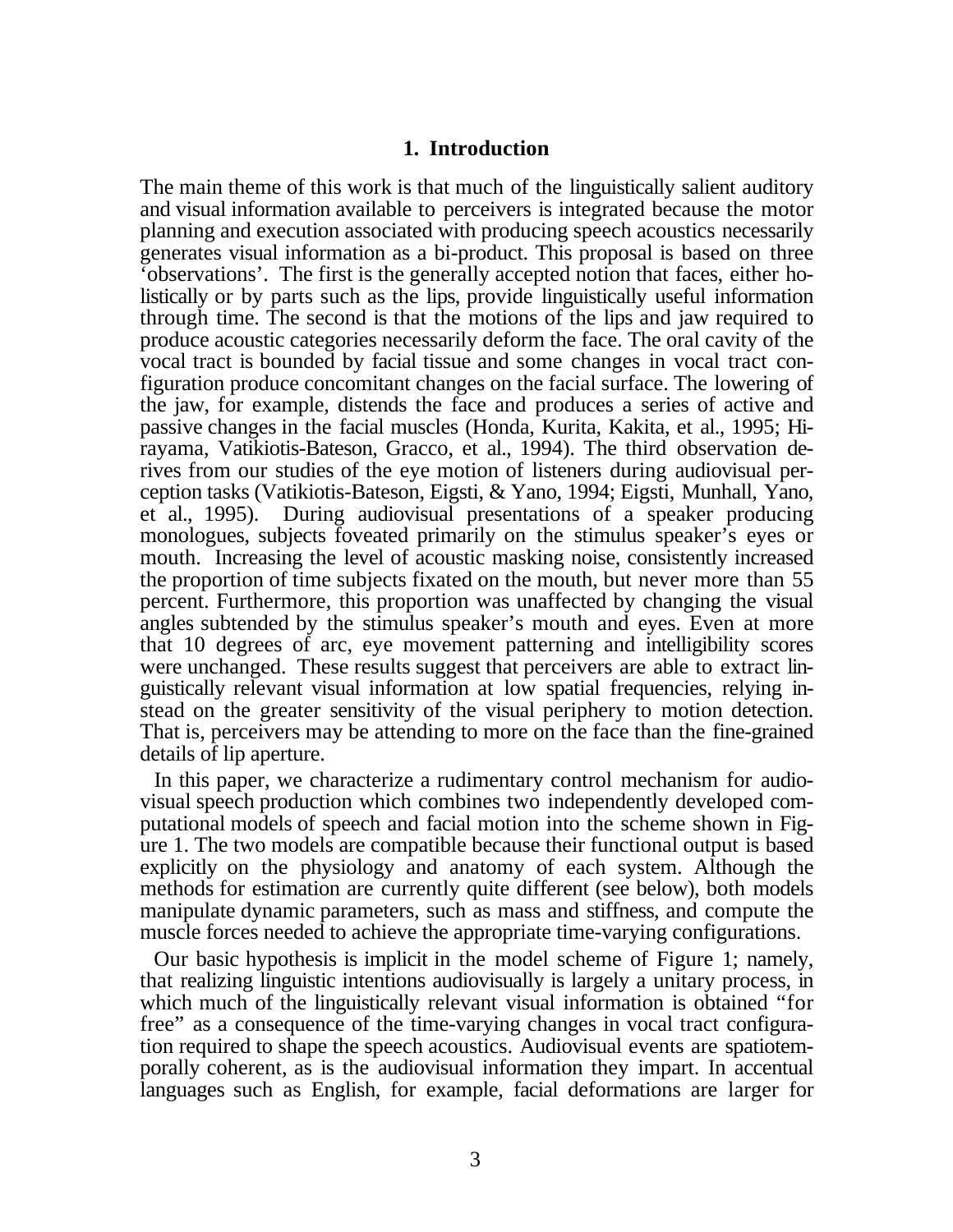stressed than unstressed syllables. Similarly, the visible lip opening gesture for the transition from a labial consonant to a following vowel is strictly synchronized with the acoustic onset of the vowel.



# Audiovisual Events

**Figure 1.** Schema for audiovisual speech production. Linguistic input to the speech production model include serial phonetic and global style and performance specifications (see text). These result in time-varying vocal tract configurations and output acoustics. Configuration of the vocal tract comprises partial input to the facial motion model, while facial motions themselves impinge some-what on vocal tract shape (dashed arrow). Other input to the facial motion model will include communicatively relevant as well as basic structural parameters.

The perceptual system does not require synchronization modalities (Munhall, Gribble, Sacco, et al., in press) since perceivers have access to auditory and visual information of sufficient redundancy that they can successfully decode speaker intentions across a broad range of audiovisual conditions. The McGurk effect offers strong collateral support for this because, when faced with a forced auditory and visual mismatch, perceivers show an overwhelming inability to disentangle the conflicting sources of information. If they were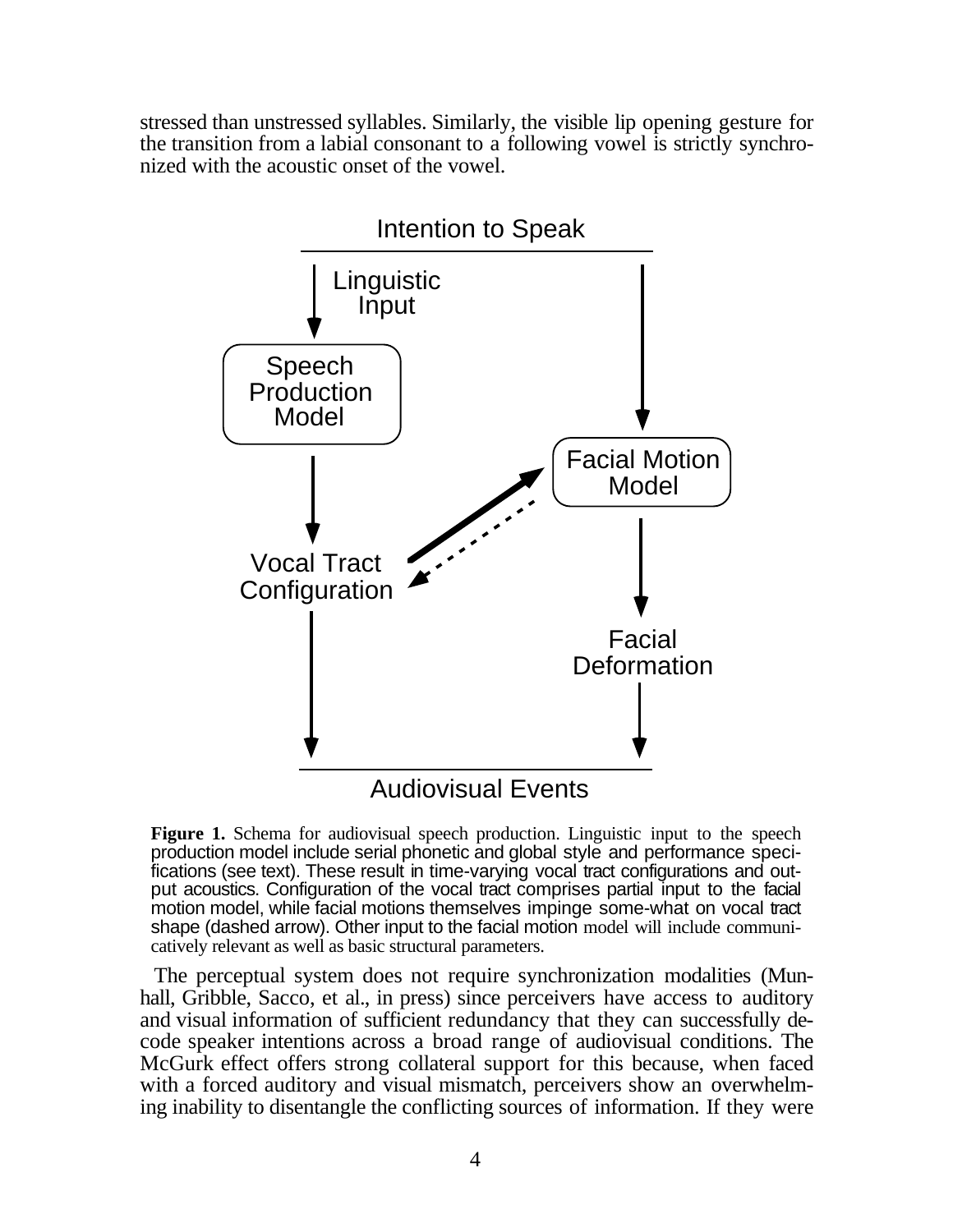processing auditory and visual information independently, we might expect perceivers to demonstrate better ability to suppress one or the other sensory mode.

In what follows, we briefly outline three areas of physiological modeling intended to elucidate and support our proposed audiovisual model of speech production. These are the computational model of speech production developed at ATR (Hirayama, Vatikiotis-Bateson, & Kawato, 1993; Vatikiotis-Bateson, Tiede, Wada, et al., 1994), its extension to orofacial musculature (Hirayama et al., 1994), and our recent efforts to elaborate a muscle-based, facial animation model (Terzopoulos & Waters, 1990; Lee, Terzopoulos, & Waters, 1995).

# **2. Physiological Model of Speech Production**

The computational model of speech production summarized in Figure 2 was proposed by Kawato (1989) as an adaptation of a neural network model for the control of limb motion (Uno, Kawato, & Suzuki, 1989; Kawato, Maeda, Uno, et al., 1990). Two important aspects of this model and its subsequent development distinguish it from other models of motor control. First, it requires estimation of dynamic parameters associated with the neurophysiology and biomechanics of the system, whereas other models typically operate only on the movement kinematics (e.g., Flash & Hogan, 1985). Second and related, we have insisted that these parameters be estimated from observed physiological behavior such as muscle activity, rather than be inferred from the kinematics (see Saltzman & Munhall, 1989).

These requirements have slowed development of the model because, unlike the human arm whose kinematics may be fully determined and whose physiology is fairly accessible, vocal tract articulators such as the tongue are extremely difficult to observe either kinematically or physiologically. However, using physiological and kinematic data for the more accessible lips and jaw, the model has successfully emulated the hypothesized stages in the planning and execution of complex motor behavior (Hirayama, Vatikiotis-Bateson, Kawato, et al., 1992). Recently, data were obtained for five extrinsic tongue muscles along with multiple flesh-point measures along the tongue surface; this should enable us to model the control of tongue motion as well.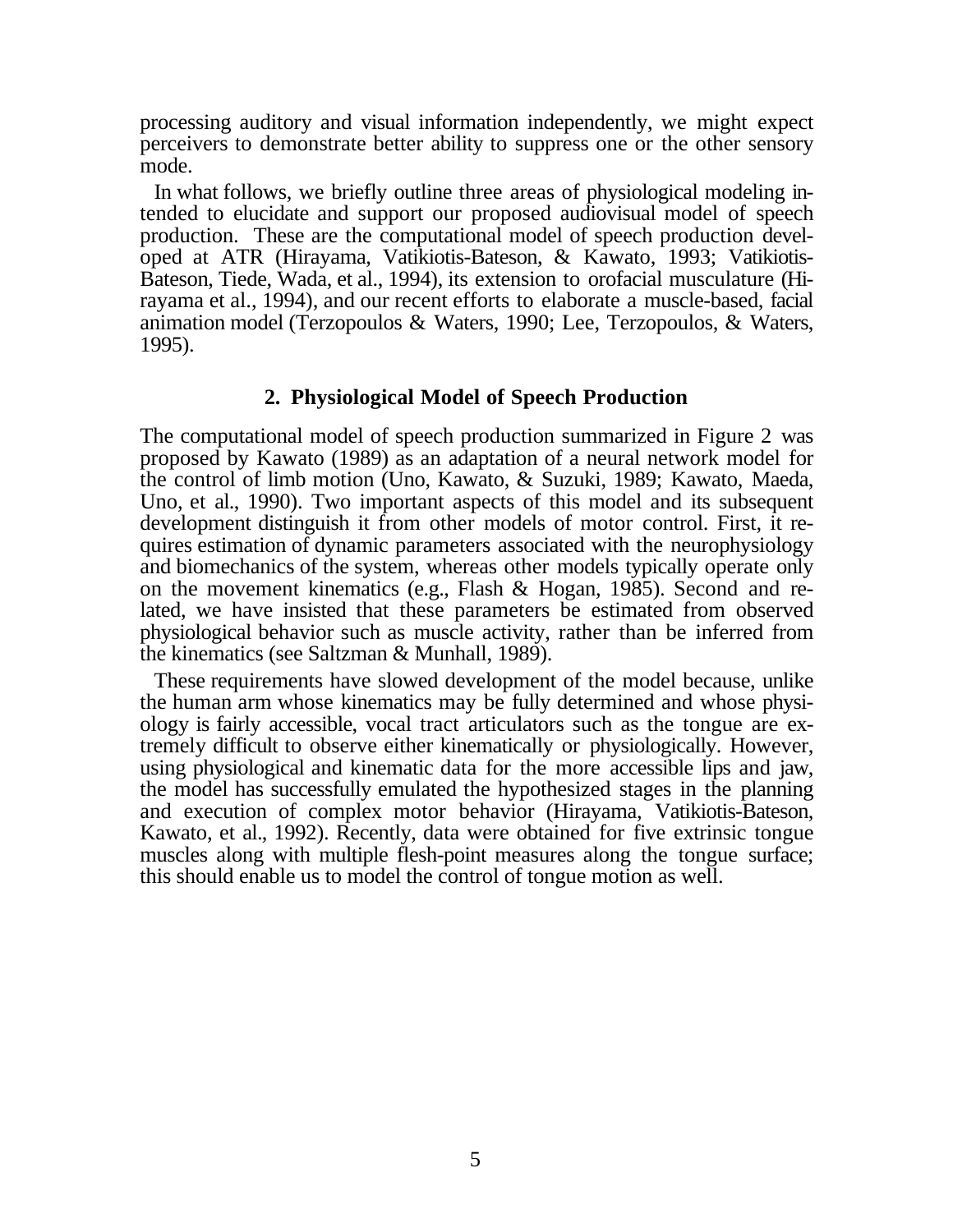

Figure 2. Physiology-based model scheme for speech production. Cognitive intentions to speak are realized as a phoneme input sequence with global parametrization for performative criteria. These are implemented computationally with phoneme-specific via-point targets and a smoothness constraint (e.g., minimum motor command change). Together, smoothness and via-points afford estimation of unique mappings between motor commands and trajectories, parametrized dynamically and biomechanically, kinematically, and acoustically. Error correction (on- and off- line) is possible at each level.

The first stage of the production process is that of motor planning (top portion of Figure 2) in which the cognitive intention to speak is converted into a discrete sequence of motor commands to the neuromuscular system. Some-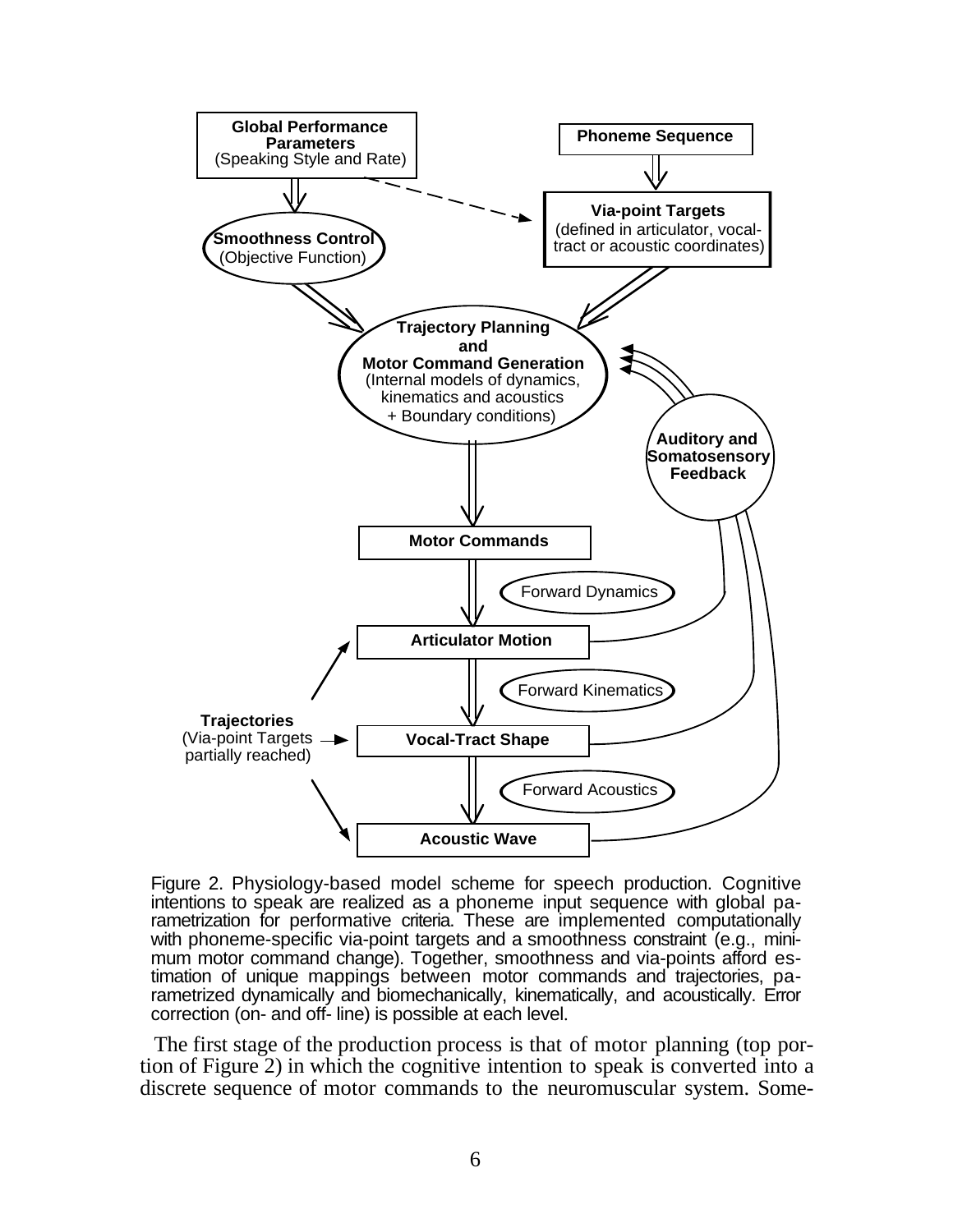what arbitrarily, phonemes were chosen as the cognitive unit corresponding to the discrete motor command. Phoneme strings are then associated with phoneme-specific sets of via-point targets which partially determine the desired output. To make the specification unique, a necessary condition of computational models, an objective function controlling smoothness is applied.

Smoothness is a general property of biological movement, which we hypothesize is under neuromuscular control as well as being inherent in the biomechanics. Ideally, we believe the smoothness constraint should be applied as high in the system as possible, e.g., the rate of motor command change, or perhaps at multiple levels, but in practice we have used the rate of change in muscle activity as the closest observable reference to the motor command (Hirayama et al, 1992). Smoothness is adjusted globally in the model to account for the more temporally persistent effects of speaking rate and style. Thus, precise and slow speech will be less smooth and therefore more closely approximate the via-point targets than casual and faster speech.

Since phonemes cannot be assigned *a priori* to continuous articulatory behavior, even acoustic segmentation is difficult, a major task has been to develop an automatic method for assigning via-points to spontaneously elicited sentences (Vatikiotis-Bateson et al., 1994). In so doing, the via-point representation has been extended to encompass trajectories associated with vocal tract configuration and acoustic excitation sources. In addition to two-dimensional (midsagittal) kinematics for the lips, jaw and tongue, our code books of phoneme-specific via-points now contain trajectory information for fundamental frequency (Fo) and acoustic amplitude (indicative of vocal tract configuration). This reflects our belief that the 'goals' of the speech production system are not specified at only one level of representation, such as the motoric or the acoustic. Complexity and apparent inefficiency are rampant in natural systems, and biological movement control, particularly speech, appears to be no exception. Indeed, the fact that auditory or somatosensory feedback exists at all of the levels shown in Figure 2 suggests that there is complex representation of articulator, vocal tract, and acoustic events. One encouraging aspect of combining these different levels of representation is that they share a common temporal event structure, apparently defined by the syllable. That is, changes in Fo, acoustic intensity, and articulator position can all be characterized by roughly the same small number of via points (1-3) per phoneme.

The second stage of processing is that of motor execution in which the motor commands are converted to muscle actions. In addition to the specification of via point sequences and smoothness, constant physical and biomechanical constraints such as palate shape and the articulator masses help determine the identity, rate, and amplitude of muscle activation (Hirayama, Vatikiotis-Bateson, Kawato, et al., 1992; Vatikiotis-Bateson, Hirayama, Honda, et al., 1992). The resulting muscle activation patterns move the articulators that configure the vocal tract and the pulmonic and/or laryngeal structures required to generate sound.

Computationally, we have used artificial neural networks to acquire the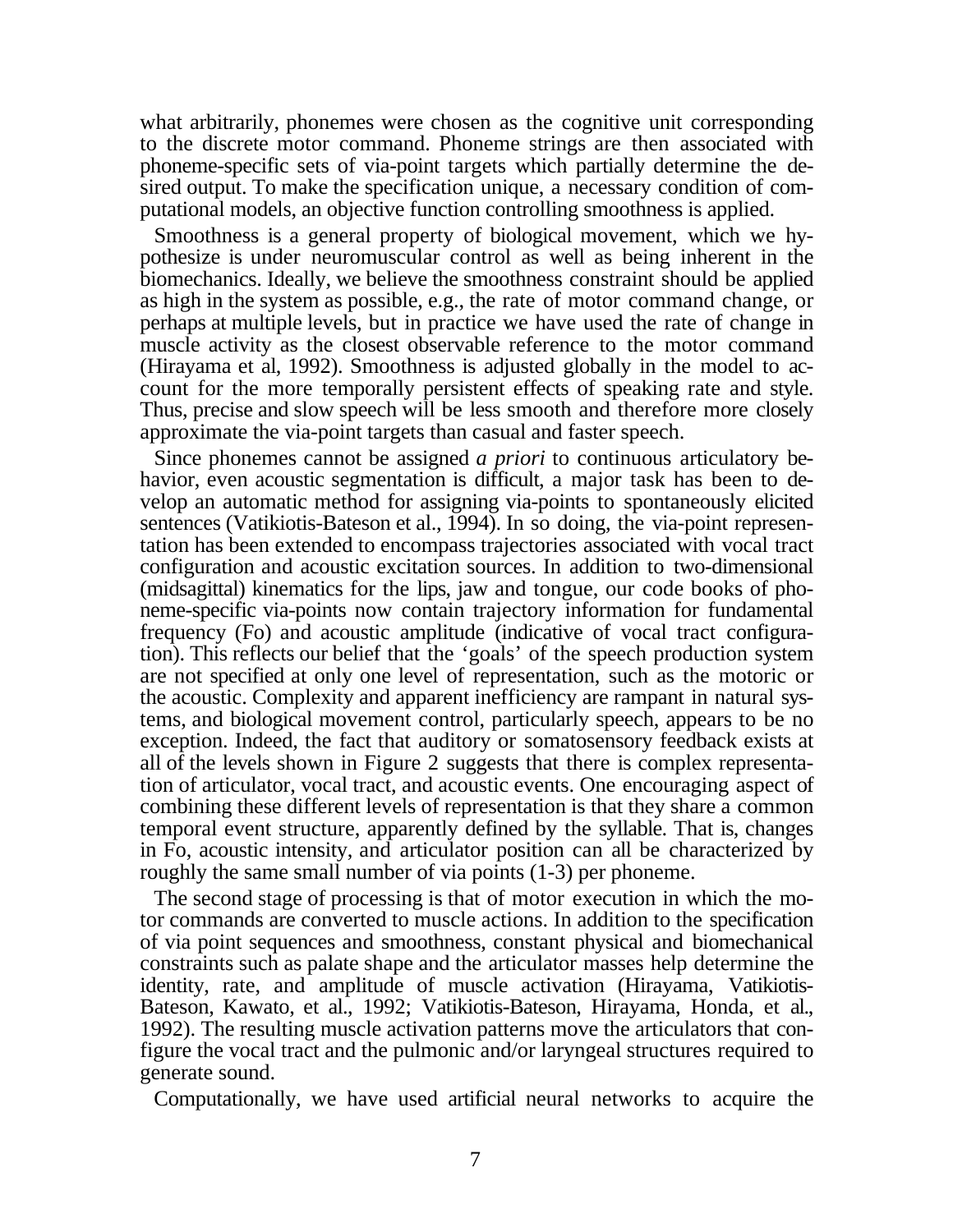mapping between muscle activity and motion of the vocal tract articulators. This mapping is essentially dynamical because it translates between muscle forces and articulator acceleration, from which articulator positions and vocal tract configurations can be calculated (by double integration). The same dynamical mapping has also been used to compute the motor commands needed to meet the criteria of a given smoothness setting and phoneme sequence. Finally, a similar neural network has been used to estimate the mapping between articulator motion and speech acoustics, which resulted in surprisingly good synthesis of real speech sentences (Hirayama et al., 1993).

Clearly, the model still needs much improvement, such as completion of the phoneme-specific via-point code book, estimation of the tongue dynamics from the newly acquired data, and implementation of feedback error correction. However, the model is demonstrably capable of generating realistic vocal tract configurations and subsequent speech acoustics from phoneme input strings, using the physiological, kinematic, and acoustic parametrization outlined in Figure 2.

# **3. Orofacial Modeling of Speech Gestures**

The estimation of lip shape and position from orofacial muscle activity was originally intended as a refinement and extension of a particular component of the speech production model. The specific aim was to examine how well the width and height of oral aperture could be predicted from perioral muscles other than the intrinsic orbicularis oris superior (OOS) and orbicularis oris inferior (OOI) muscles. As is typical, the study informed us in unexpected ways. In particular, we learned that orofacial behavior may be computationally more tractable in terms of stiffness and equilibrium position than muscle force and acceleration.

Hirayama et al. (1994) made recordings of muscle activity and the positions of markers arranged around the lips and under the chin for a speaker of Japanese during productions of sentences and nonsense utterances. The recorded muscles, marker positions, and predicted variables are shown in Figure 3. Artificial neural networks were used to acquire the mappings between muscle activity and the values of each predicted variable. Because an adequate model of the jaw dynamics had been acquired previously and because jaw muscle activity could not be recorded with surface electrodes, jaw position was input directly to the network, shown in Figure 4.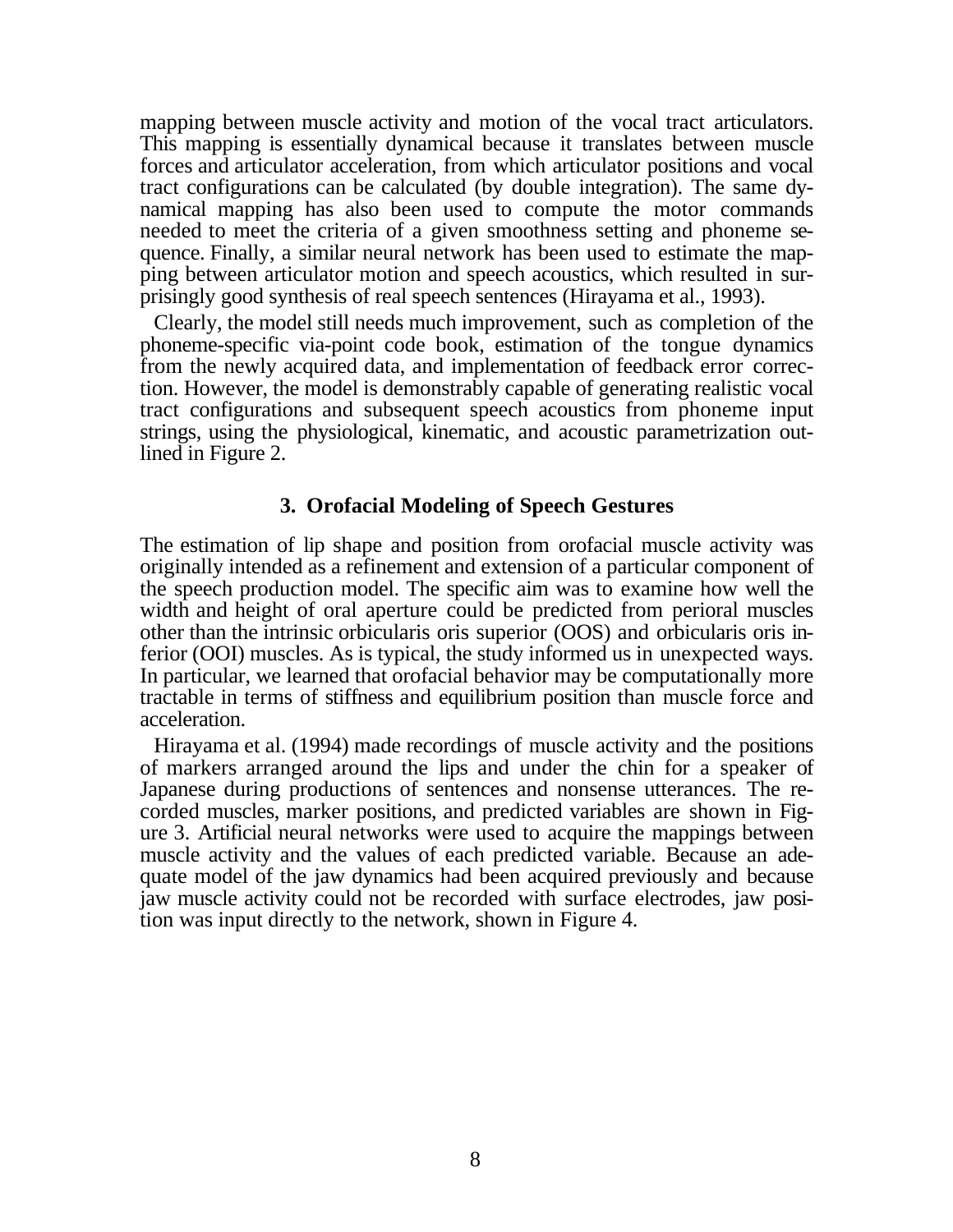

**Figure 3.** Activity of six perioral muscles was recorded at the numbered sites shown, along with 3D position of markers arrayed around the lips and under the chin. Arrows depict the two derived distance (2D).

Similarly, since previous experience with this speaker had shown minimal active involvement of the upper lip, its position was used as a boundary constraint for network training, thus trivializing the vertical lip aperture variable. Given these conditions, separation of the midsagittal lower lip from the jaw was estimated instead, which eliminates the part-whole problem of the jaw's contribution to lower lip height and, therefore, lip aperture (Munhall, 1985).



**Figure 4.** Artificial neural networks were used to predict changes in lip-jaw separation and horizontal aperture from muscle activity temporally displaced at 0-100 ms delay and the positions of the jaw and upper lip.

Finally, variable time-delays (0-100 ms) for activity of each muscle were used as input to the network for two reasons. First, inclusion of realistic muscle-movement delay times would increase the accuracy of the acquired model of the perioral dynamics. Second, while delays are known to exist between muscle activation and movement onset, there have been no reliable estimates (20-80 ms) for the perioral musculature (Honda et al., 1995).

In our previous modeling of the vocal tract, the task was to estimate the mapping between acceleration and the muscle forces needed to change ar-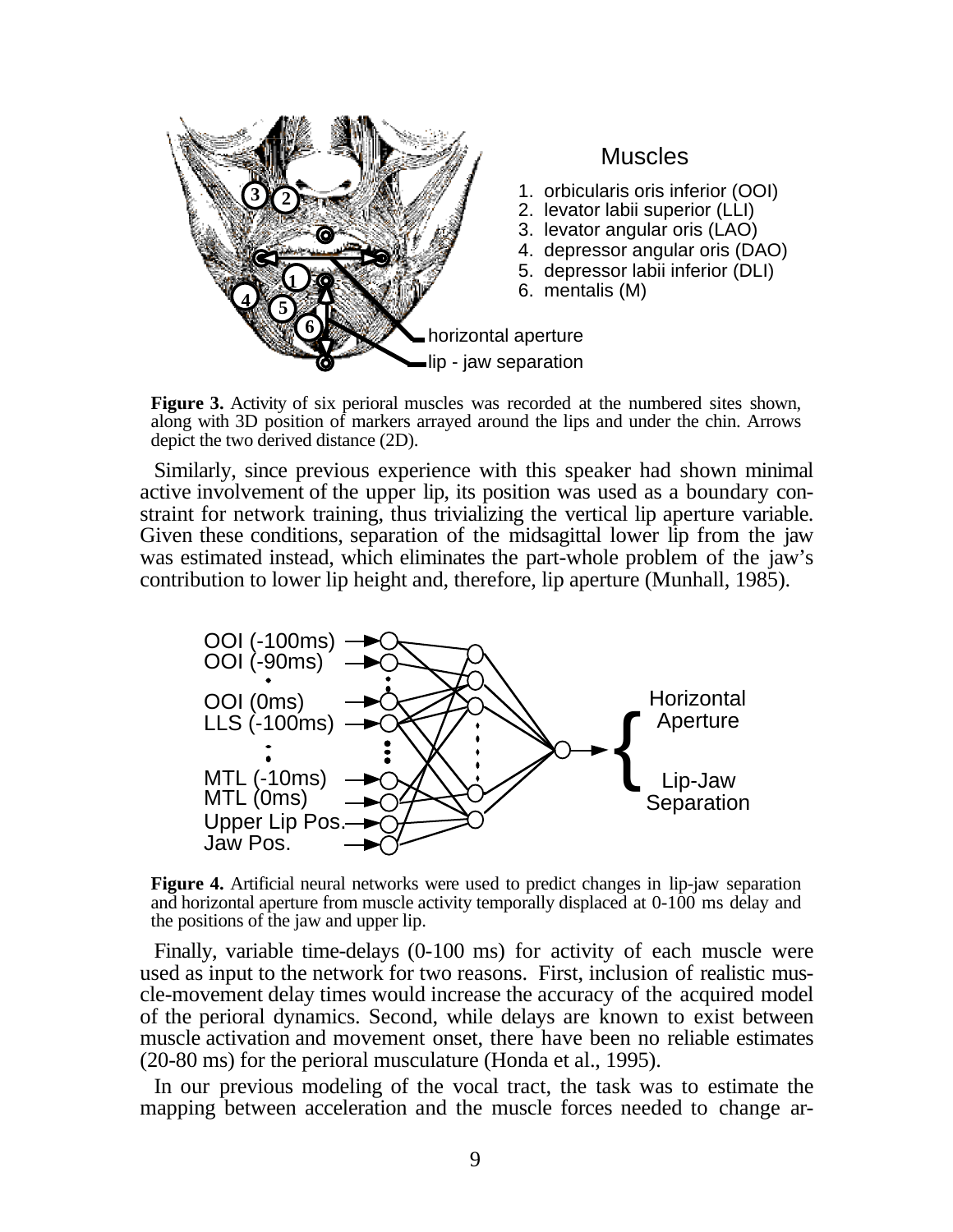ticulator position from one time sample to the next. In this study however, acceleration prediction for lip aperture width and vertical separation of the jaw and lower lip was poor with correlation coefficients (r) between .6 and .7, respectively. Better results were obtained estimating velocity, and network estimation of position was best of all  $(R's = .85, .95)$ . Network performance was almost certainly degraded by the use of surface recordings of muscle signals, the lack of *risorius* muscle (used to spread the lips), and the small amplitude of motion at the mouth corners (specific to estimation of horizontal width). In the near future, this experiment will be repeated using hooked-wire muscle insertions for a larger set of muscles. However, while confirming our expectations about the complexity of the orofacial structure, this result is consistent with the basic dynamics of motion, expressed in the following second-order equation,

$$
m\ddot{x} + b\dot{x} + kx = 0,
$$

where **m**, **b**, and **k** are mass, viscosity and stiffness, respectively, and  $\ddot{x}$ ,  $\dot{x}$ , and **x** are acceleration, velocity and position.

The perioral musculature is composed of many small and highly interdigitated fiber bundles, and it does not move any substantial masses (Gray, 1977). Therefore, the muscular forces impinging on the lips, which are themselves both a part of the muscle complex and attached to the viscoelastic skin layer, are diffuse and heavily damped. The damping problem is exacerbated by recording from only a subset of the involved muscles. Unlike the jaw or even the tongue, where articulator mass is sufficiently large and well-defined that clear mappings between force and acceleration can be determined, and antagonistic forces may be needed to return the system to equilibrium, the perioral musculature is a mesh-like structure. Its inherent stiffness is such that the system is never far from equilibrium and probably remains fairly constant. In the motion equation above, stiffness  $(k)$  is the temporal  $(T<sup>2</sup>)$  dynamic parameter associated with position (*x* — more precisely displacement from equilibrium position,  $x-x_0$ ). If stiffness is fairly constant, then local changes in position should be recoverable from even an incomplete physiological record so long as its temporal structure (at the appropriate time lag)corresponds to the motion of interest.

There is, of course, another possible reason why network performance was so much better for position than for its temporal derivatives; namely, predicting position from one time sample to the next is easier because it changes more slowly and without the noise introduced by numerical differentiation, especially when the movements are as small as those of the lips. While this may contribute somewhat to the difference in correlation coefficients, similar comparisons for other articulators such as the jaw have shown better acceleration than position prediction.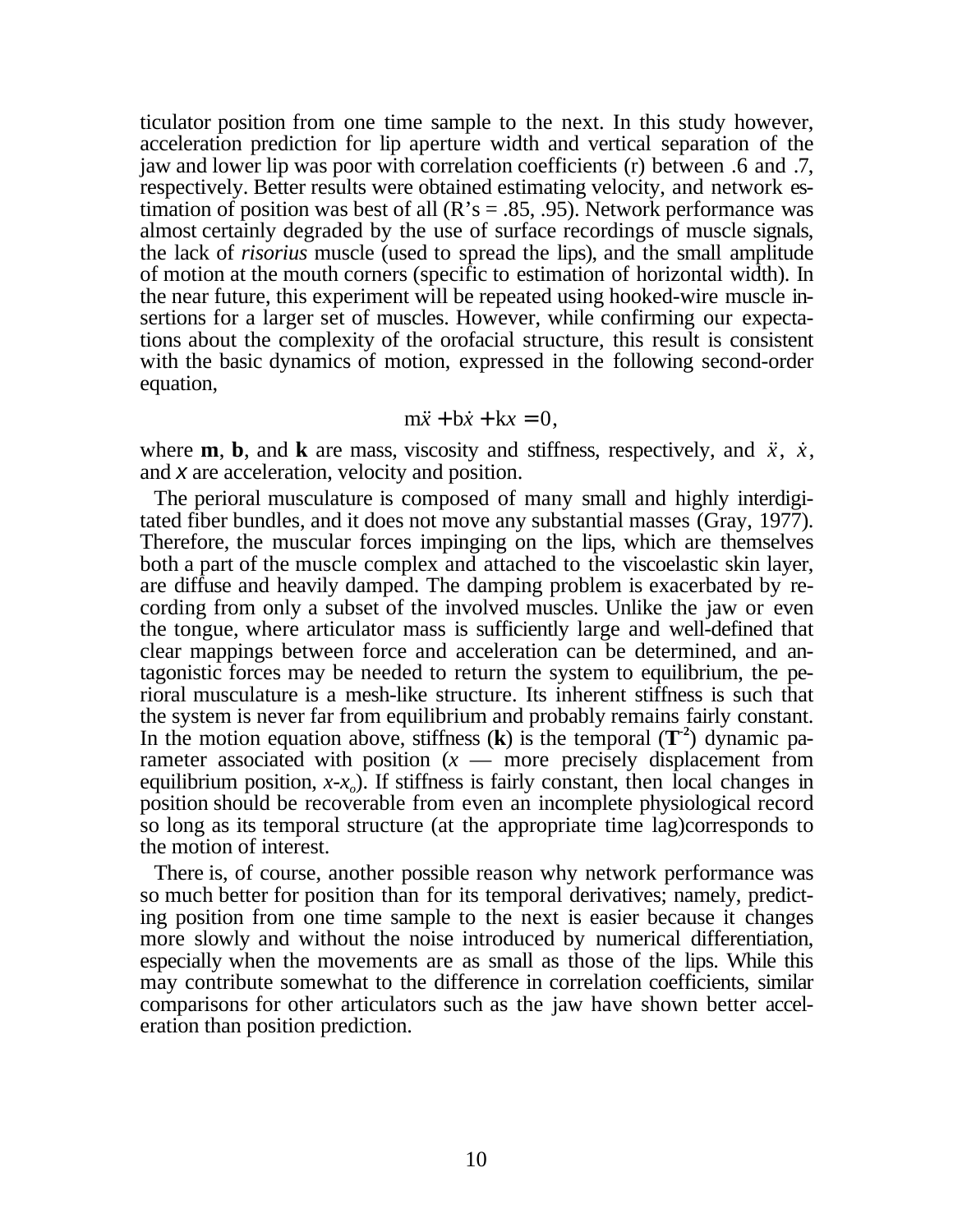## **4. Muscle-Based Facial Motion**

As with the modeling of vocal tract behavior, there is a twofold motivation for modeling facial motion physiologically rather than strictly geometrically. One reason is the hope of reducing the degrees of freedom and, thus, the computational load by working with control structures natural to the system being studied (e.g., Cohen & Massaro, 1990). Implicit in this is the assumption that biological control systems reduce degrees of freedom, an assumption that may not be true. The second reason has much less engineering appeal, and that is to try and capture realistic aspects of the system's structure as well as its behavior. In the work of Terzopoulos and Waters (1990; Waters, 1992), elegant muscle-based models have been constructed primarily for the former reason — reduction of degrees of freedom. These models entail a complex layering of deformable lattices, connecting bone to muscles, muscles to fascia, and the fascia to the skin, as depicted on the left of Figure 5. By and large, the structure and parametrization of these models has been adapted from static characterizations of the physiology and anatomy, and are proving computationally adept at generating animations for any face from the generic face structure shown on the right of Figure 5 (Lee et al., 1995).

That this approach might successfully model speech production using static parameters is somewhat unsettling for researchers who have spent their careers struggling to acquire time-varying measurements of speech behavior. Therefore, it was with both enthusiasm and some trepidation that we have begun to parametrize the model with facial motion and EMG data recorded during production of English sentences. Three-dimensional position (corrected for head motion) of the eye-brows, cheeks, lips, and chin was transduced with 16 markers placed on one side of the face. Simultaneously, EMG activity for 4 eyebrow and 9 perioral muscles was recorded from sites on the other side of the face.

One immediate benefit of this study was that it augmented the set of perioral muscles being modeled, e.g., addition of OOS and OOI (the curved horizontal bands through the lips in Figure 5). Combining the extracted muscle parameters with those previously modeled (Lee et al., 1995), the left panel of Figure 6 shows the transformed surface mesh obtained using a 3D laser range finder and locations of 16 muscles for the subject's face. For the moment, the same parameters are used for both sides of the face, though it is well-known that faces are physiologically and anatomically asymmetrical. The texture mapped transform is shown in the right panel.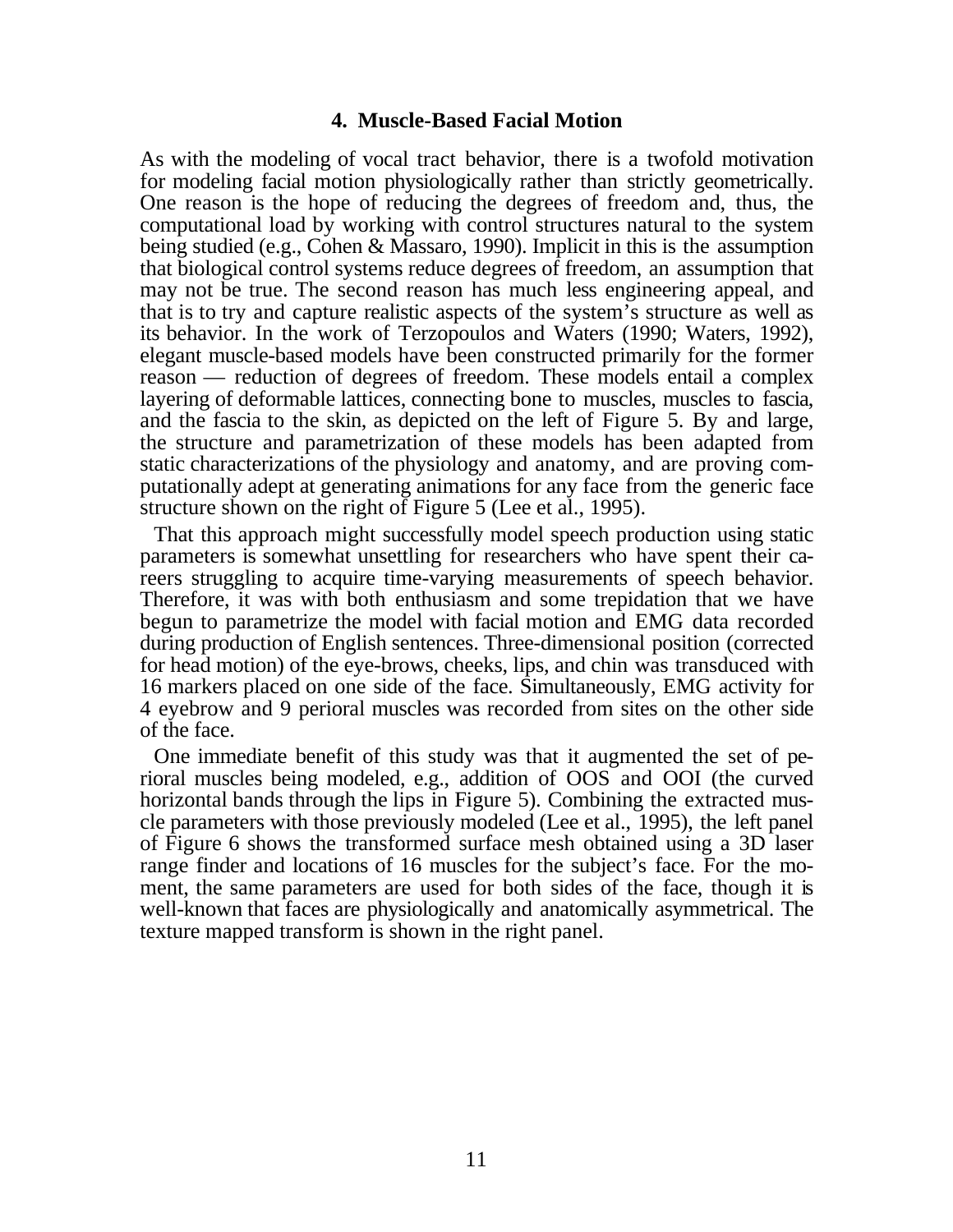



**Figure 5.** The multi tiered facial model is shown on the left. From the bottom, muscles are attached to bone and the fascia. The fascia is separated from the dermis by a fatty layer. On the right is shown the polygonal mesh of the dermal layer for the generic face. Muscles run from their attachment points on the skull or jaw to node points in the dermal mesh.

Another benefit of using experimental data, particularly time-varying muscle activity and facial motion measures, to parametrize the facial animation model is that it has helped us to identify specific difficulties facing our ongoing modeling efforts. First, the complex interdigitation of the orofacial musculature is such that muscle forces are small and damped, and therefore the small number of muscles modeled cannot yield sufficient forces to account for the necessary local deformations from equilibrium position. This is further complicated in the model by the fact that interdigitation is represented only for the connection of various muscles with the *orbicularis oris* muscles (OOS, OOI) surrounding the lips. That is, muscles are connected directly between bony attachments and either surface node-points or the orbicularis oris muscles. If, as suggested above in Section 2, the mapping of muscle activity to position is better modeled through stiffness control, then more detailed muscle recordings from intra-muscular sites should provide better estimates of interdigitation and the distribution of muscle forces to surface mesh nodes.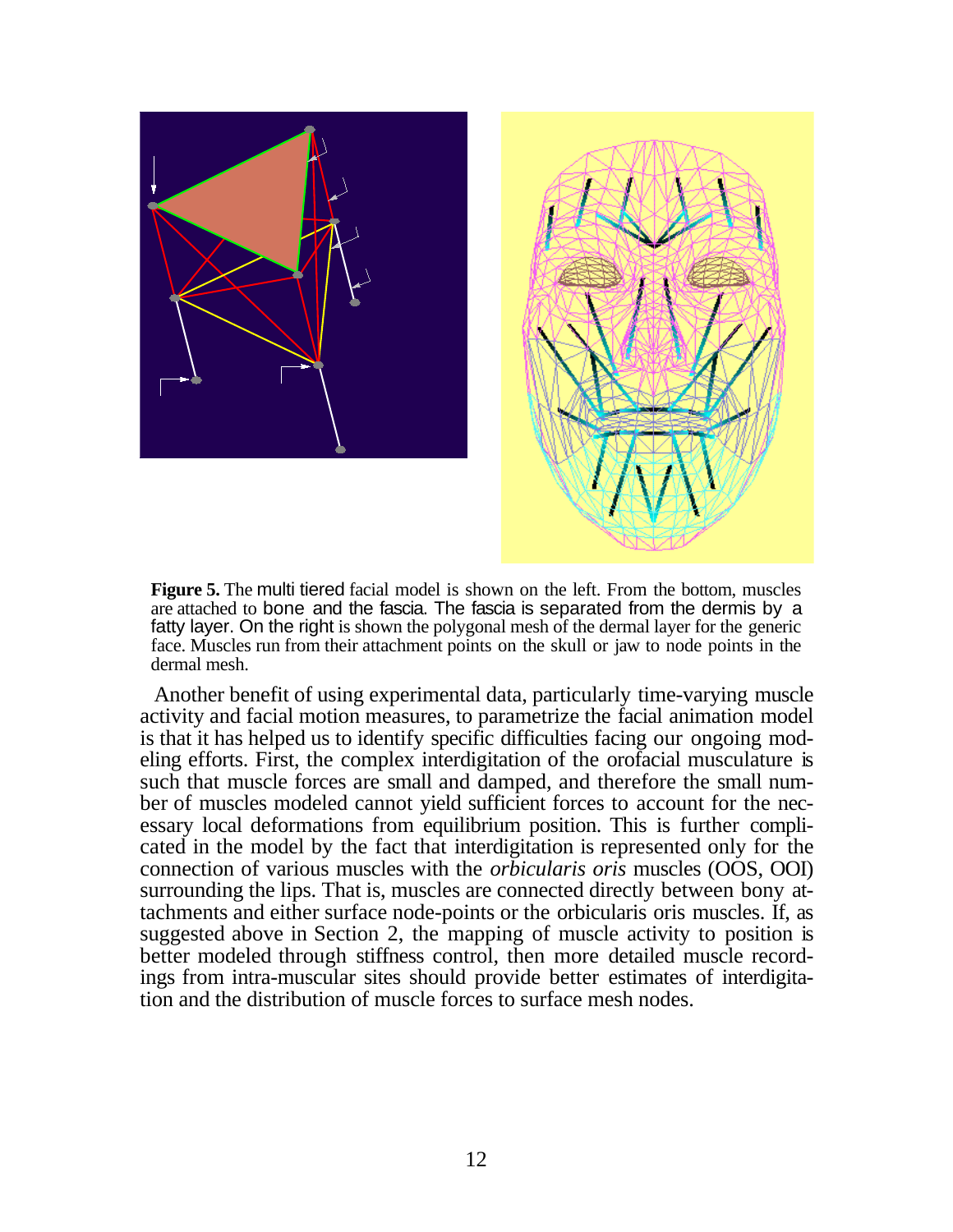

**Figure 6.** The surface mesh and muscle placement for 16 muscles has been transformed from the generic head (Figure 5) to fit the subject's face. Texture mapping has been added in the right panel.

Second, there are no muscle delays implemented in the current facial animation model. Delay-times between the onset of muscle activation and change in position are problematic when we use synchronous EMG and facial motion data to parametrize the model. At best, the EMG and position values for a given instant in time will be correlated, because muscle activation and associated motions persist over time. However, if the delay-times are long-enough and, as discussed in Section 2, they differ for the various orofacial muscles, then accurate prediction of facial configurations from muscle activation data becomes very difficult. For example, the delay time of DLI (*depressor labii inferior* — for lower lip lowering) appears to be 40-50 ms. This is substantially longer than the 20-25 ms delay-times observed for OOS and OOI (Kelso, Tuller, Vatikiotis-Bateson, et al., 1984), but shorter than the apparent 65-75 ms delay for *risorius* (lip spreading and smiling). Such differences in delay-time could substantially affect the relative timing (phase) of events at the neurophysiological and kinematic levels under observation.

Finally, some of the necessary simplifying assumptions about muscle structure, e.g., how muscle-tension develops along the muscle's length, can be more easily assessed when the model is driven by continuous muscle EMG. With the acquisition of higher-quality orofacial data, we propose to map the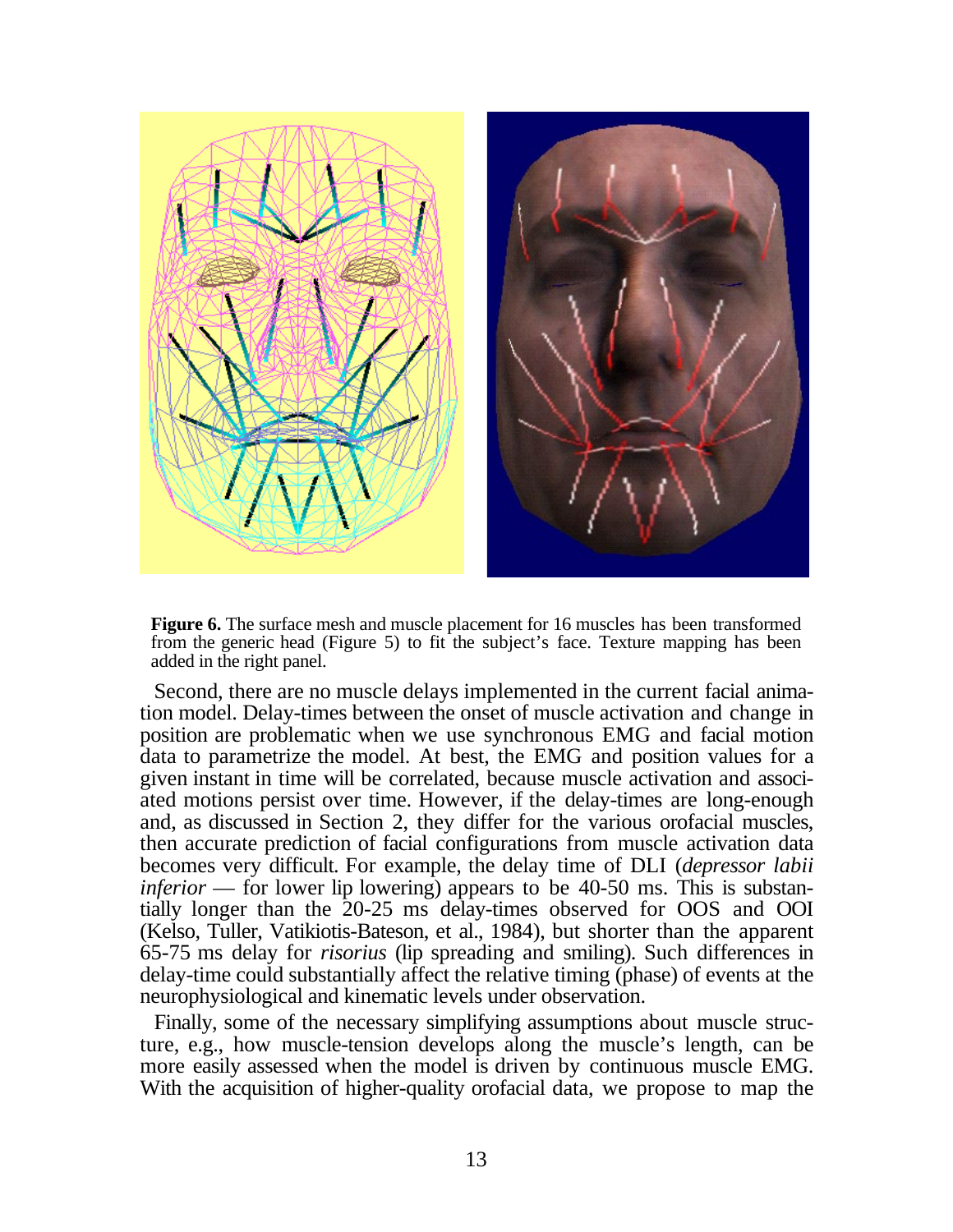continuous EMG activity of all recorded muscles to the motion of numerous node-points in the facial mesh, not just those around the lips. As described in Sections 1 and 2, artificial neural networks have proved useful in quantifying the dynamics underlying speech-related movement behavior. The acquired mappings between observable behavior at physiological and kinematic levels should be useful in further parametrizing the physiological model of facial motion.

## **5. Summary**

This paper has been a brief sketch of a production-based approach to understanding the structure of audiovisual information. It lays the groundwork for realistic audiovisual synthesis in speech and is a natural extension of our efforts to model vocal tract behavior physiologically. The basic theme of the discussion has been that some substantial portion of the linguistically relevant visual information available to perceivers is a necessary bi-product of the speech production process, resulting not in auditory and visual, but audiovisual, events. Furthermore, just as the entire vocal tract configures the acoustic output, the spatiotemporal scope of visible events encompasses large areas of the face, not the oral aperture alone.

As engineers, we believe the approach has merit because it affords complex behavior to be controlled by a small set of parameters; as students of human behavior, the approach makes use of multiple levels of behavioral observation — the acoustic, kinematic, and physiological — all of which we believe are necessary to understanding speech processing. Although we have not explicitly addressed other points of view, we believe that acknowledging the shared structure defining audiovisual events should be useful in examining the relation between production and perception so critical to perceptual psychology and machine recognition.

# **6. Acknowledgment**

Many people contributed to this effort: Christian Benoît, Inge-Marie Eigsti, Mitsuo Kawato, Philip Rubin, Mark Tiede, Yoh'ichi Tohkura, and Sumio Yano. Special thanks are due to David Stork and NATO for hosting the NATO Advanced Study Institute on Speechreading by Man and Machine where this work was initially presented.

### **7. References**

- Cohen, M., & Massaro, D. (1990). Synthesis of visible speech. Behavior Research Methods: Instruments & Computers, 22, 260-263.
- Eigsti, I.-M., Munhall, K. G., Yano, S., & Vatikiotis-Bateson, E. (1995). Effects of listener expectation on eye movement behavior during audiovisual perception. *Journal of the Acoustical Society of America*, **97**, 3286.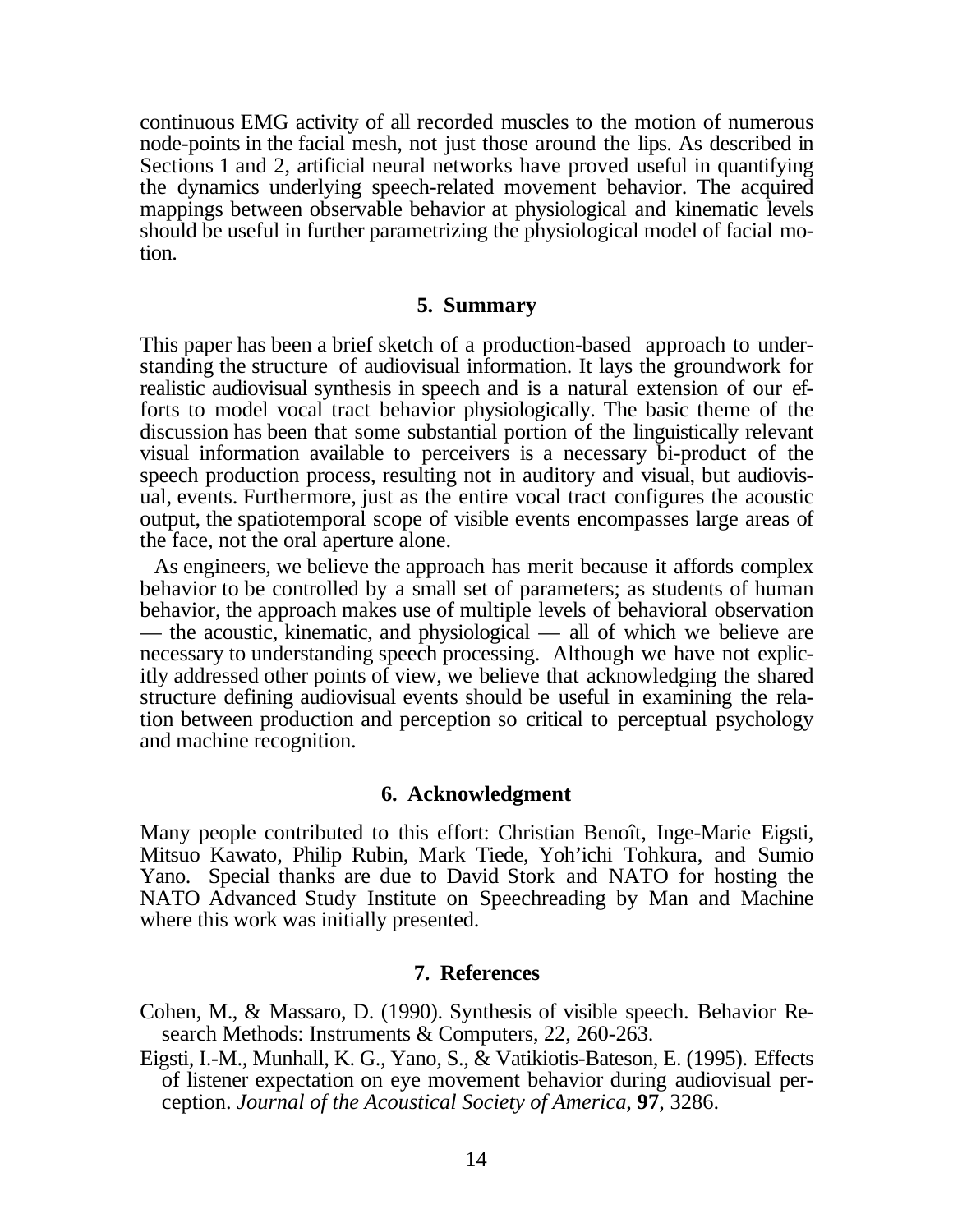- Flash, T., & Hogan, N. (1985). The Coordination of arm movements: An experimentally confirmed mathematical model. *Journal of Neuroscience*, **5**, 1688-1703.
- Gray, H. (1977). *Gray's Anatomy*. New York: Bounty Books.
- Hirayama, M., Vatikiotis-Bateson, E., & Kawato, M. (1993). Physiologically based speech synthesis using neural networks. *IEICE Transactions*, **E76- A**, 1898-1910.
- Hirayama, M., Vatikiotis-Bateson, E., Gracco, V., & Kawato, M. (1994). Neural network prediction of lip shape from muscle EMG in Japanese speech. In The 1994 International Conference on Spoken Language Processing (ICSLP-94), 2 (pp. 587-590). Yokohama, Japan:.
- Hirayama, M., Vatikiotis-Bateson, E., Kawato, M., & Honda, K. (1992). Neural network modeling of speech motor control. In *The International Conference on Spoken Language Processing-1992,* **2** (pp. 883-886). Banff, Canada.
- Hirayama, M., Vatikiotis-Bateson, E., Kawato, M., & Jordan, M. (1992). Forward dynamics modeling of speech motor control using physiological data. In R. P. Lippmann, J. E. Moody, & D. S. Touretzky (Eds.), *Advances in Neural Information Processing Systems*. San Mateo, CA: Morgan Kaufmann.
- Honda, K., Kurita, T., Kakita, Y., & Maeda, S. (1995). Physiology of the lips and modeling of lip gestures. Journal of Phonetics, 23, 243-254.
- Kawato, M. (1989). Motor theory of speech perception revisited from the minimum torque-change neural network model. In *8th Symposium on Future Electron Devices,* (pp. 141-150). Tokyo, Japan.
- Kawato, M., Maeda, Y., Uno, Y., & Suzuki, R. (1990). Trajectory formation of arm movement by cascade neural network model based on minimum torque-change criterion. *Biological Cybernetics*, **62**, 275-288.
- Kelso, J. A. S., Tuller, B., Vatikiotis-Bateson, E., & Fowler, C. A. (1984). Functionally specific articulatory cooperation following jaw perturbations during speech: Evidence for coordinative structures*. Journal of Experimental Psychology: Human Perception and Performance*, **10**, 812-832.
- Lee, Y., Terzopoulos, D., & Waters, K. (1995). Realistic modeling for facial animation. In R. Cook (Ed.), *Proceedings of SIGGRAPH '95,* (pp. 55-62). Los Angeles, California, Aug. 6-11, 1995: ACM SIGGRAPH.
- Munhall, K. G. (1985). An examination of intra-articulator relative timing. *Journal of the Acoustical Society of America*, **78**, 1548-1553.
- Munhall, K. G., Gribble, P., Sacco, L., & Ward, M. (in press). Temporal constraints on the McGurk effect. *Perception and Psychophysics*.
- Saltzman, E., & Munhall, K. (1989). A dynamical approach to gestural patterning in speech production. *Ecological Psychology*, **1**, 333-382.
- Terzopoulos, D., & Waters, K. (1990). Physically-based facial modeling, analysis, and animation. *Visualization and Computer Animation*, **1**, 73-80.